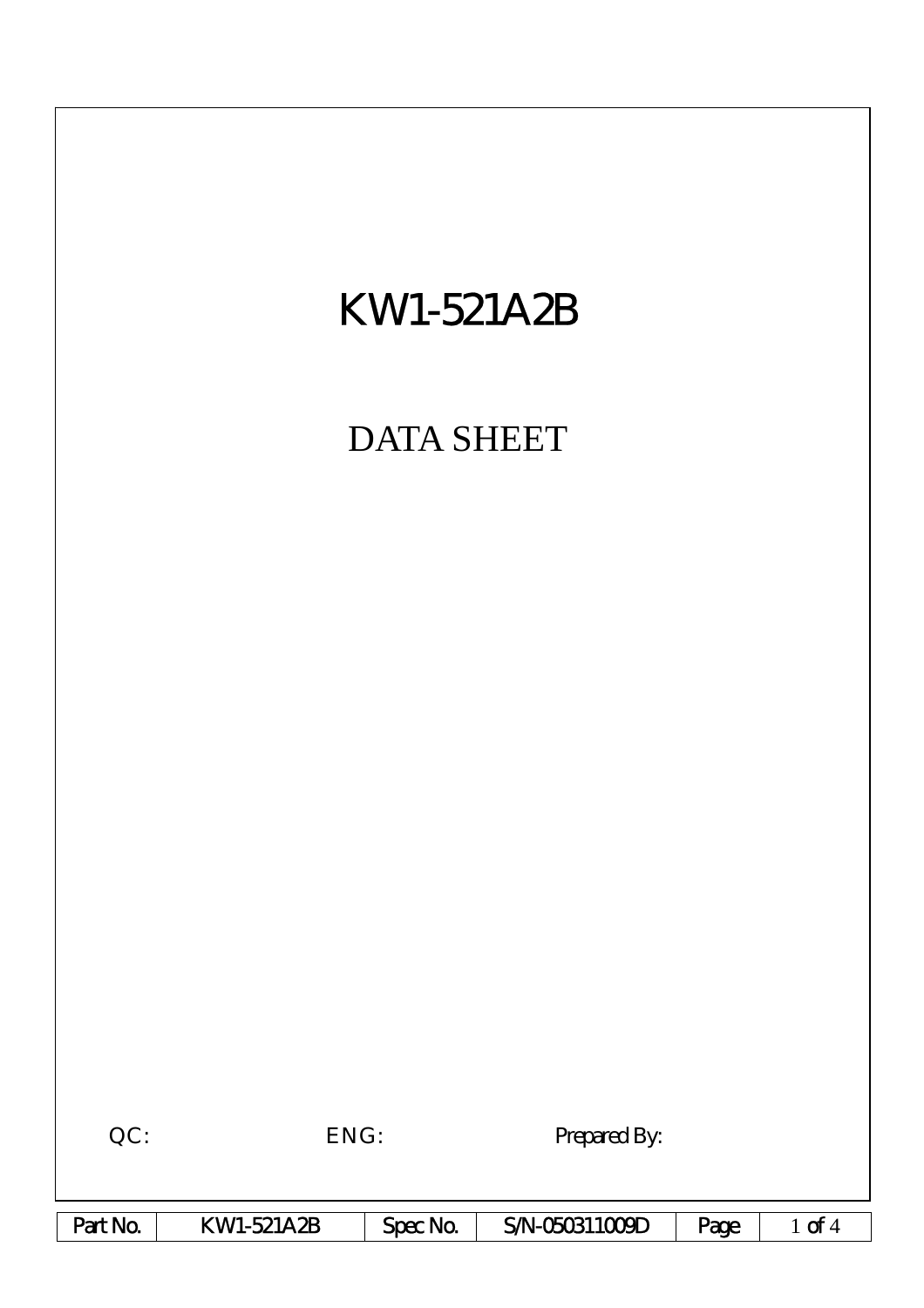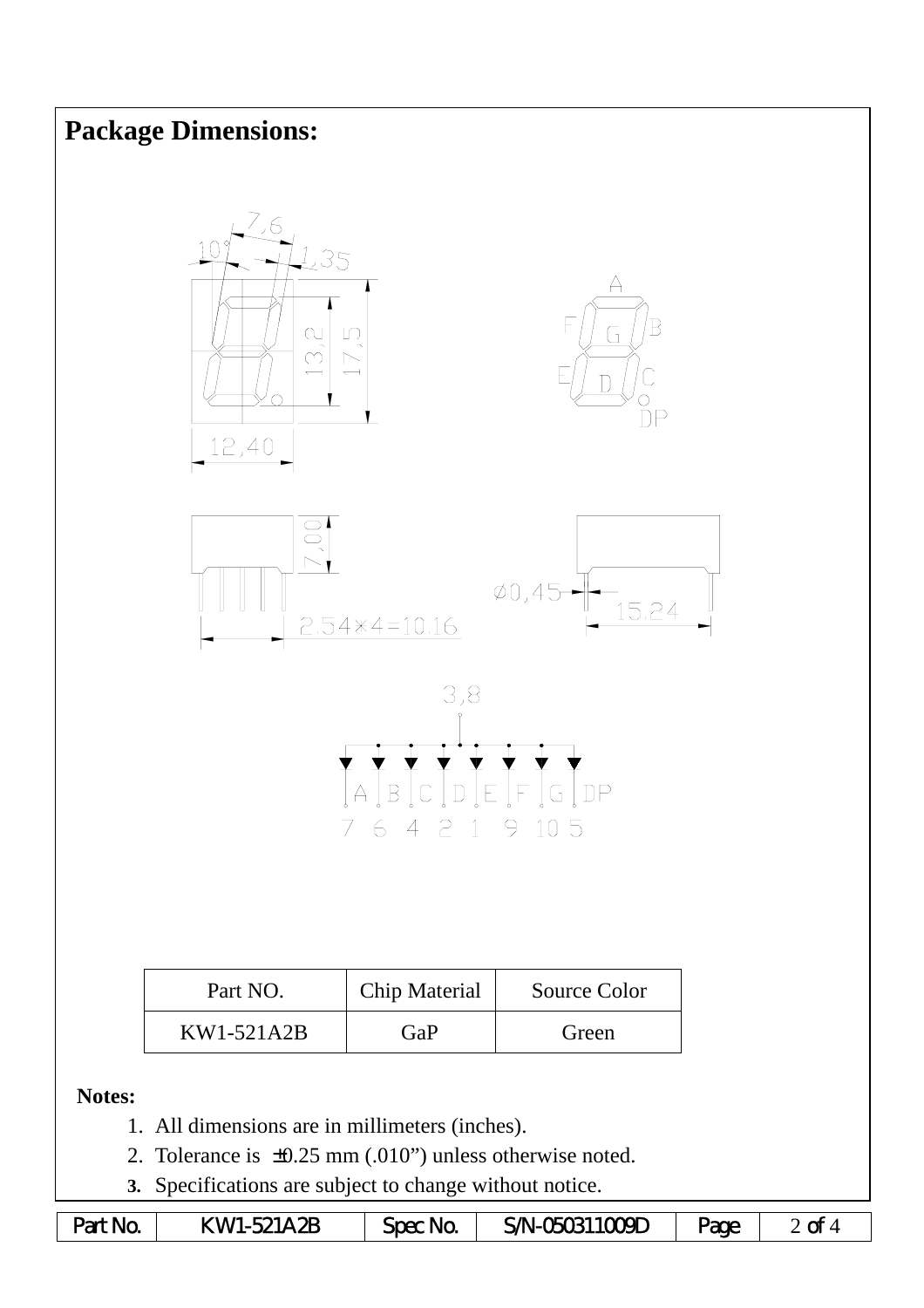| <b>Absolute Maximum Ratings at Ta=25</b>                     |                      |              |  |  |  |  |  |
|--------------------------------------------------------------|----------------------|--------------|--|--|--|--|--|
| Parameter                                                    | MAX.                 |              |  |  |  |  |  |
| Power Dissipation                                            | 100                  | mW           |  |  |  |  |  |
| Peak Forward Current<br>(1/10 Duty Cycle, 0 1ms Pulse Width) | 100                  | mA           |  |  |  |  |  |
| Continuous Forward Current                                   | 50                   | mA           |  |  |  |  |  |
| Derating Linear From 50                                      | Q <sub>4</sub>       | mA/          |  |  |  |  |  |
| Reverse Voltage                                              | 5                    | $\mathbf{V}$ |  |  |  |  |  |
| Operating Temperature Range                                  | $-40$<br>$to +80$    |              |  |  |  |  |  |
| Storage Temperature Range                                    | $-40$<br>$to+80$     |              |  |  |  |  |  |
| Lead Soldering Temperature<br>$[1.6mm.03$ ") From Body       | for 5 Seconds<br>260 |              |  |  |  |  |  |

## **Electrical Optical Characteristics at Ta=25**℃

| Parameter                | Symbol      | Min | Typ            | Max. | Unit    | <b>Test Condition</b> |
|--------------------------|-------------|-----|----------------|------|---------|-----------------------|
| Luninous Intensity       | $I_{v}$     | 7   | 15             | 25   | md      | $I = 20mA$ (Note 1)   |
| Peak Emission Wavelength | p           | 563 | 568            | 573  | m       | $I = 20mA$            |
| Spectral Line Half-Width |             | 25  | $\mathfrak{D}$ | 35   | m       | $I = 20mA$            |
| <b>Forward Voltage</b>   | $V_{\rm f}$ | 1.7 | 22             | 26   | V       | $I = 20mA$            |
| Reverse Current          | $I_{\rm R}$ |     | $- -$          | 100  | $\mu$ A | $V_R = 5V$            |

## Notes:

1. Luminous intensity is measured with a light sensor and filter combination that approximates the CIE eye-response curve.

| Part No. | KW1-521A2B | Spec No | SAN-050311009D | <b>age</b> | ~<br>๛ |
|----------|------------|---------|----------------|------------|--------|
|----------|------------|---------|----------------|------------|--------|